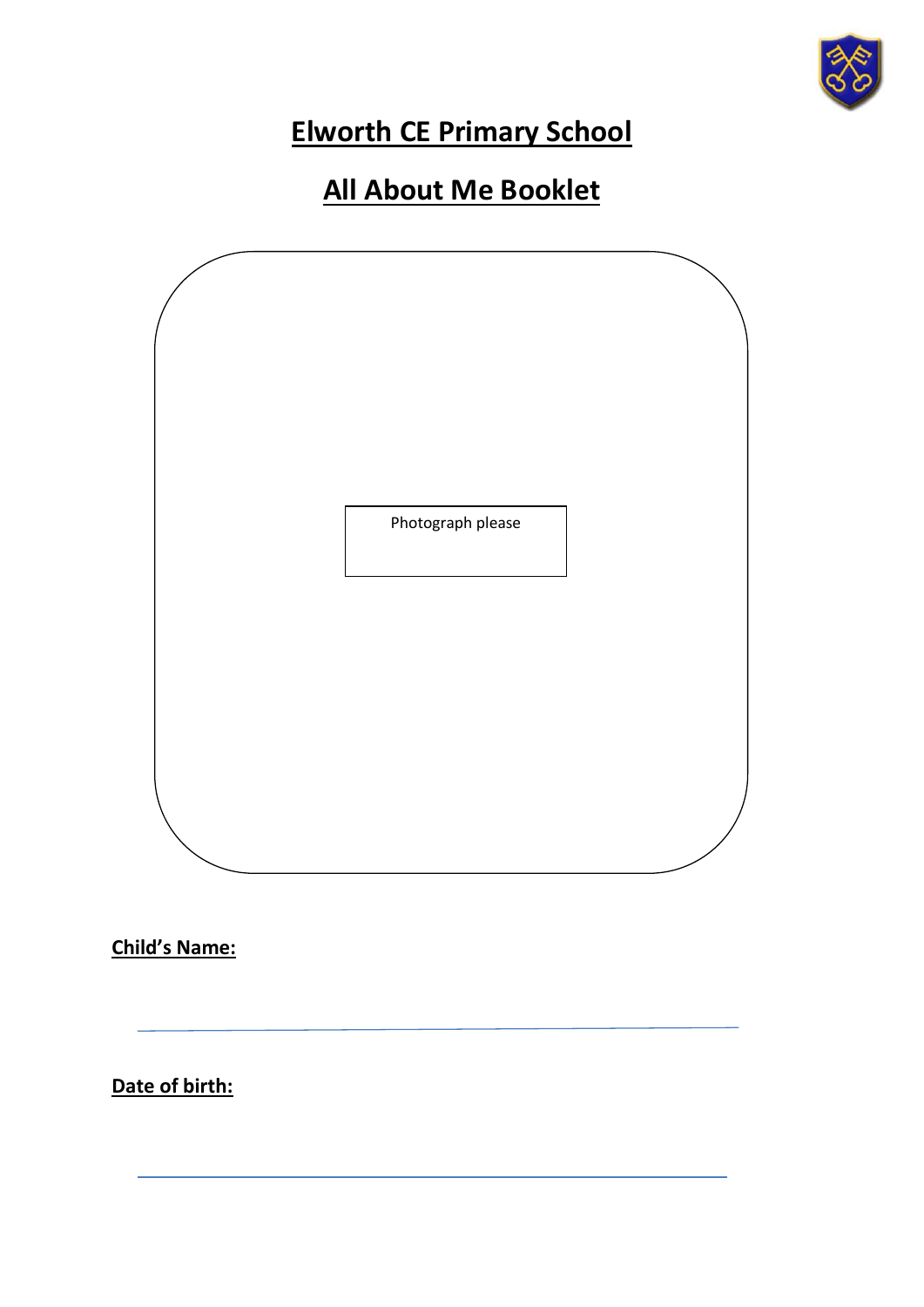

mhe

## **I can write my name…**

Child attempts/writes own name

## **My drawing of my family!**

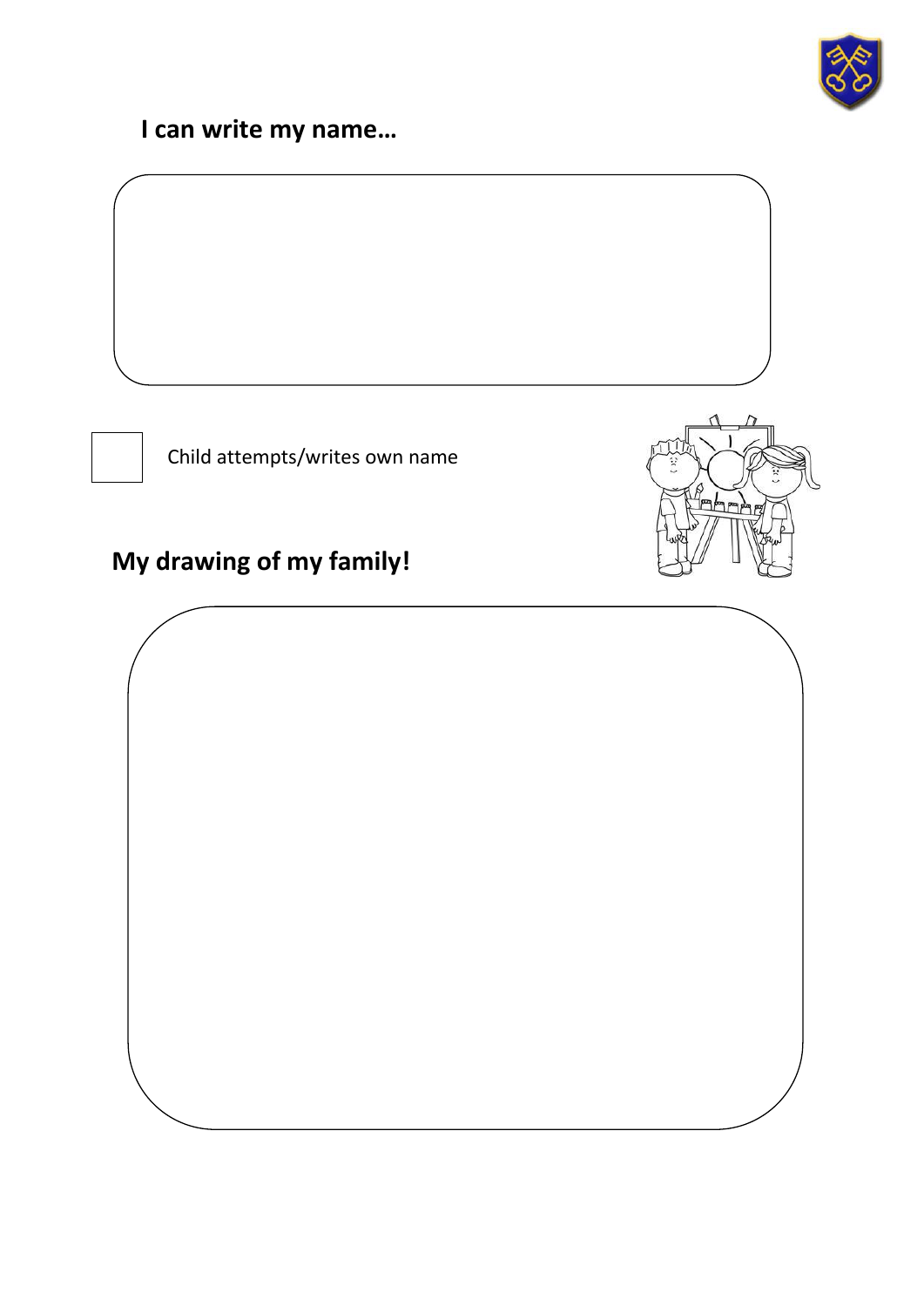

These are things I can do (please tick)

I can run

I can sort things

I can make things

I know my colours

I know my address.

I know my birthday

I can sing some songs

I can say some nursery rhymes

I can draw pictures

I can hold a pencil

I can go to the toilet by myself

I can recognise numbers

I can recognise some words

I can use scissors

I can say my whole name

I can jump

I can play games

I can count from 1 to

I can catch a ball

I can build

I can dress myself

I can blow my nose

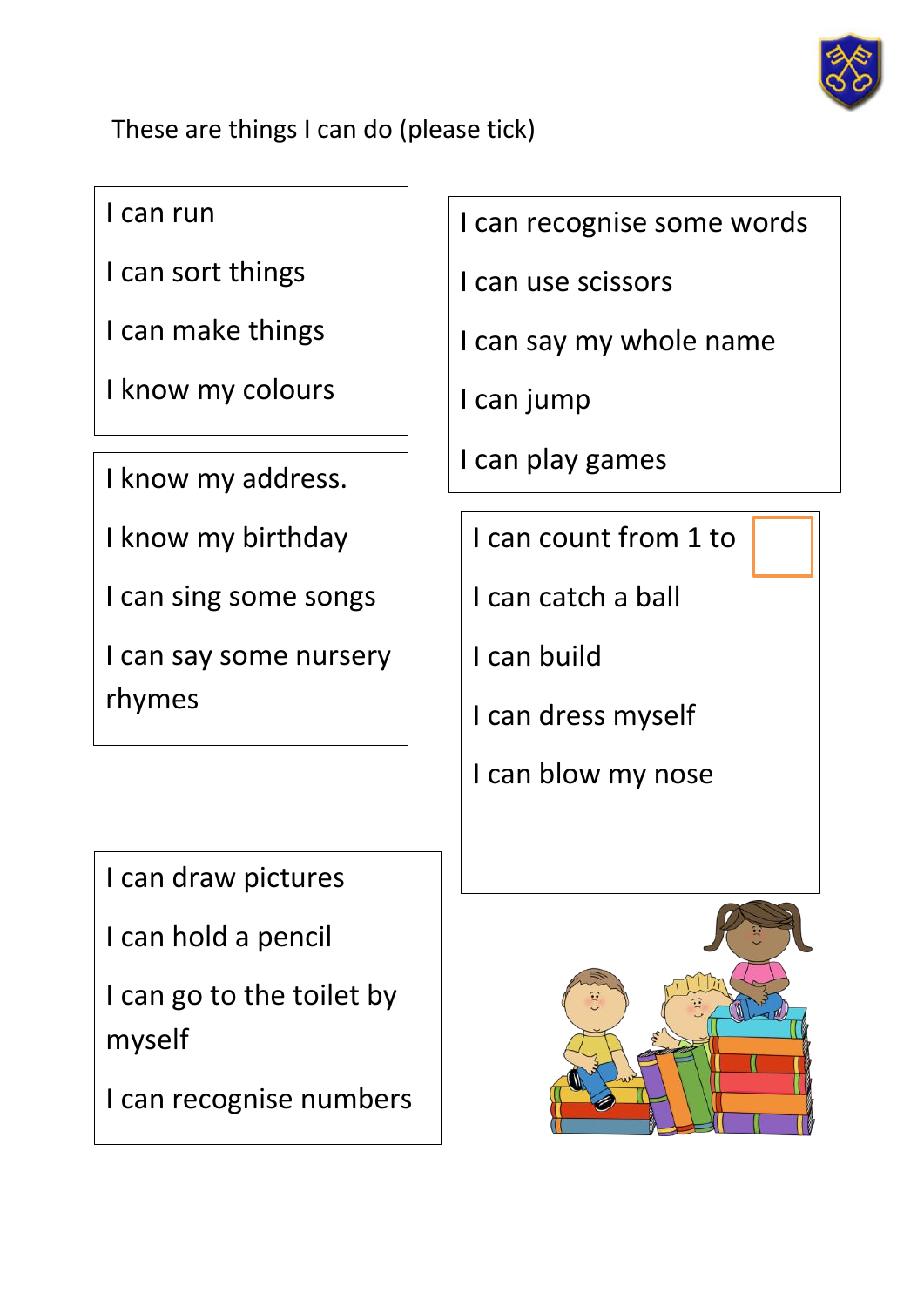

How will they respond to situations?

My child particularly enjoys:

My child has been worried about: